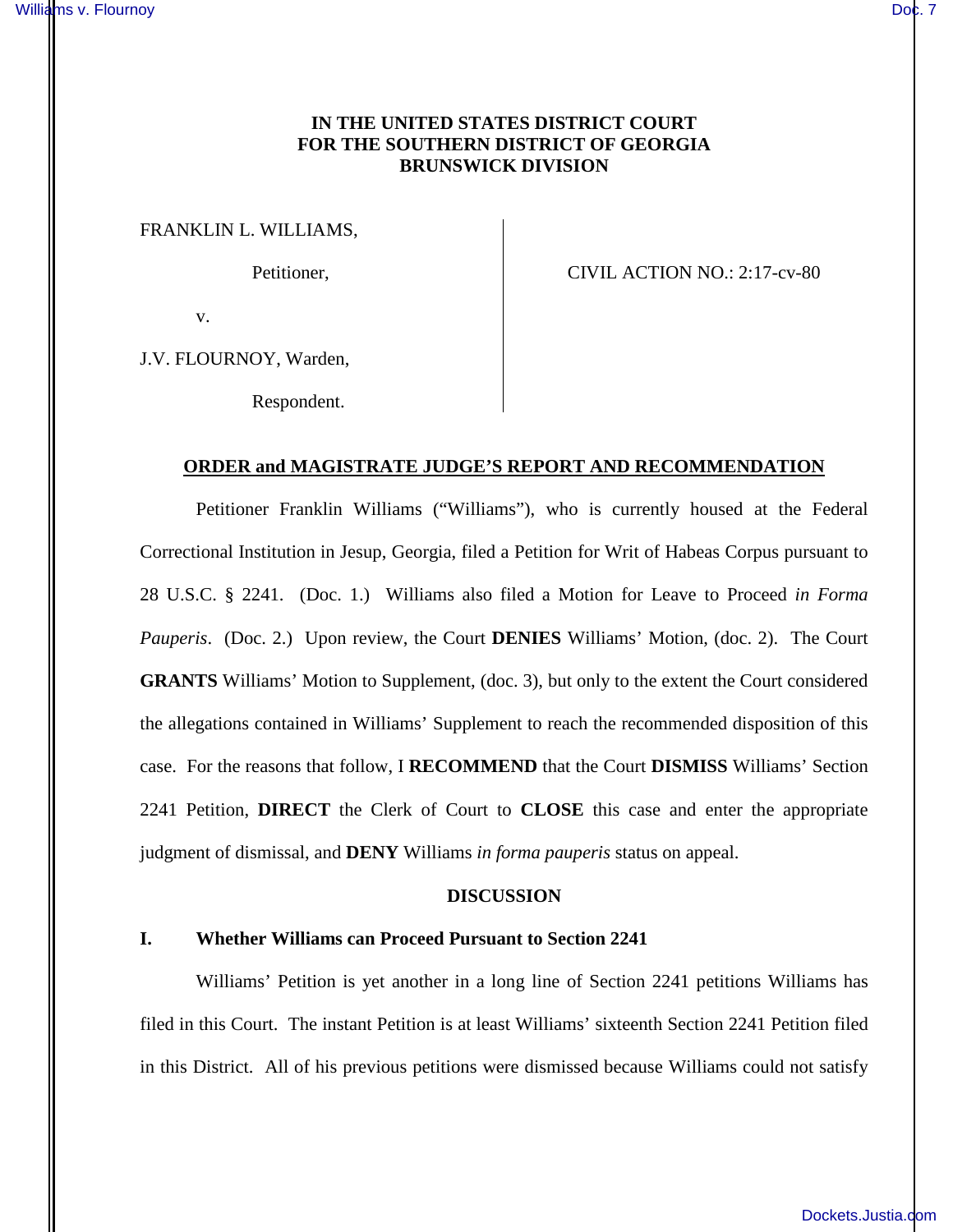the saving clause of 28 U.S.C. § 2255(e). See Williams v. Bethtord, 5:15-cv-6 (S.D. Ga. Aug. 6, 2015). Although the Court can now prevent Williams from filing these repetitive and abusive habeas corpus actions, Williams filed this Petition prior to Chief Judge J. Randal Hall's entry of the Order in Case Number 1:17-mc-1.<sup>1</sup> Order, In re: Franklin Williams, 1:17-mc-1 (S.D. Ga. July 25, 2017), ECF No. 1. Nevertheless, the Court can prevent the waste of judicial resources expended on the review of his claims in this Petition and should dispose of Williams' Petition as expeditiously as possible.

Through his many prior petitions, Williams has asserted the same claims as he does in this Petition or some variation of those same claims. (Docs. 1, 3.) As the Court informed Williams on these previous occasions, he is not entitled to relief pursuant to Section 2241 because he does not satisfy Section 2255(e)'s requirements. To utilize Section 2241 to attack the validity of a federal sentence or conviction, a petitioner must show that the remedy afforded under Section 2255 is "inadequate or ineffective" to challenge the validity of a conviction and/or sentence. McCarthan v. Dir. of Goodwill Industries-Suncoast, Inc., 851 F.3d 1076 (11th Cir. 2017). Because Williams does not satisfy this basic requirement, the Court should **DISMISS** Williams' Petition.

## **II. Leave to Appeal** *in Forma Pauperis*

<u>.</u>

The Court should also deny Williams leave to appeal *in forma pauperis*. Though Williams has, of course, not yet filed a notice of appeal, it would be appropriate to address these issues in the Court's order of dismissal. Fed. R. App. P.  $24(a)(3)$  (trial court may certify that appeal of party proceeding *in forma pauperis* is not taken in good faith "before or after the notice of appeal is filed"). An appeal cannot be taken *in forma pauperis* if the trial court certifies that

<sup>&</sup>lt;sup>1</sup> Williams is advised that, should the Court adopt this Report and Recommendation as the opinion of the Court, his post-judgment filings will be restricted based on the Order in Case Number 1:17-mc-1. Order, In re: Franklin Williams, 1:17-mc-1 (S.D. Ga. July 25, 2017), ECF No. 1.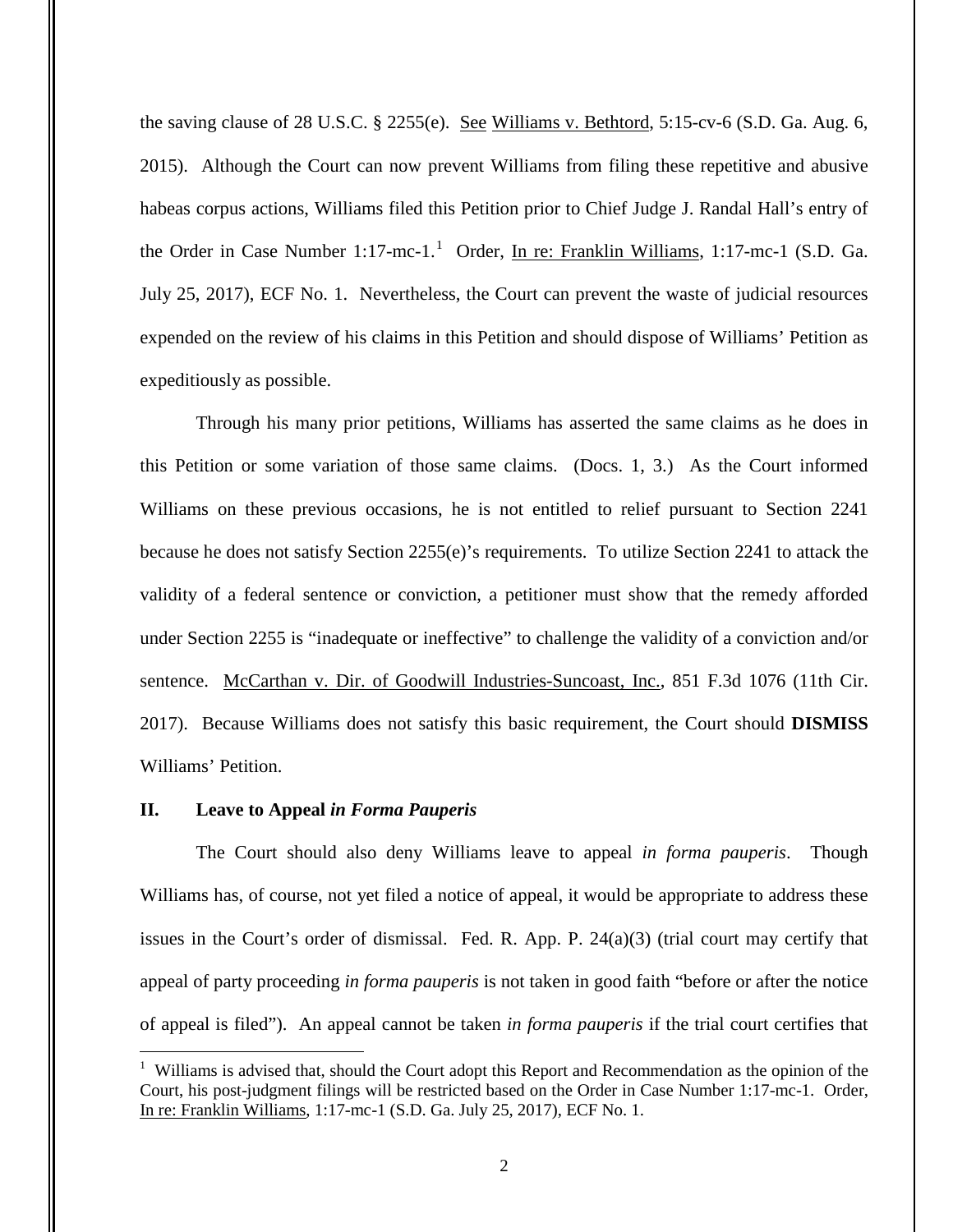the appeal is not taken in good faith. 28 U.S.C.  $\S$  1915(a)(3); Fed. R. App. P. 24(a)(3). Good faith in this context must be judged by an objective standard. Busch v. Cty. of Volusia, 189 F.R.D. 687, 691 (M.D. Fla. 1999). A party does not proceed in good faith when he seeks to advance a frivolous claim or argument. See Coppedge v. United States, 369 U.S. 438, 445 (1962). A claim or argument is frivolous when it appears the factual allegations are clearly baseless or the legal theories are indisputably meritless. Neitzke v. Williams, 490 U.S. 319, 327 (1989); Carroll v. Gross, 984 F.2d 392, 393 (11th Cir. 1993). Stated another way, an *in forma pauperis* action is frivolous, and thus, not brought in good faith, if it is "without arguable merit either in law or fact." Napier v. Preslicka, 314 F.3d 528, 531 (11th Cir. 2002); see also Brown v. United States, Nos. 407CV085, 403CR001, 2009 WL 307872, at \*1–2 (S.D. Ga. Feb. 9, 2009).

Based on the above analysis of Williams' Petition, there are no non-frivolous issues to raise on appeal, and an appeal would not be taken in good faith. Thus, the Court should **DENY** *in forma pauperis* status on appeal.

#### **CONCLUSION**

Based on the foregoing, I **RECOMMEND** that the Court **DISMISS** Williams' Petition for Writ of Habeas Corpus, filed pursuant to 28 U.S.C. § 2241, (doc. 1), **DIRECT** the Clerk of Court to **CLOSE** this case and enter the appropriate judgment of dismissal, and **DENY** Williams leave to proceed *in forma pauperis*. The Court **DENIES** Williams' Motion for Leave to Proceed *in Forma Pauperis* in this Court. (Doc. 2.) However, the Court **GRANTS** Williams' Motion to Supplement, but only to the extent the Court considered the allegations contained in Williams' Supplement to reach the recommended disposition of this case. (Doc. 3.)

The Court **ORDERS** any party seeking to object to this Report and Recommendation to file specific written objections within **fourteen (14) days** of the date on which this Report and